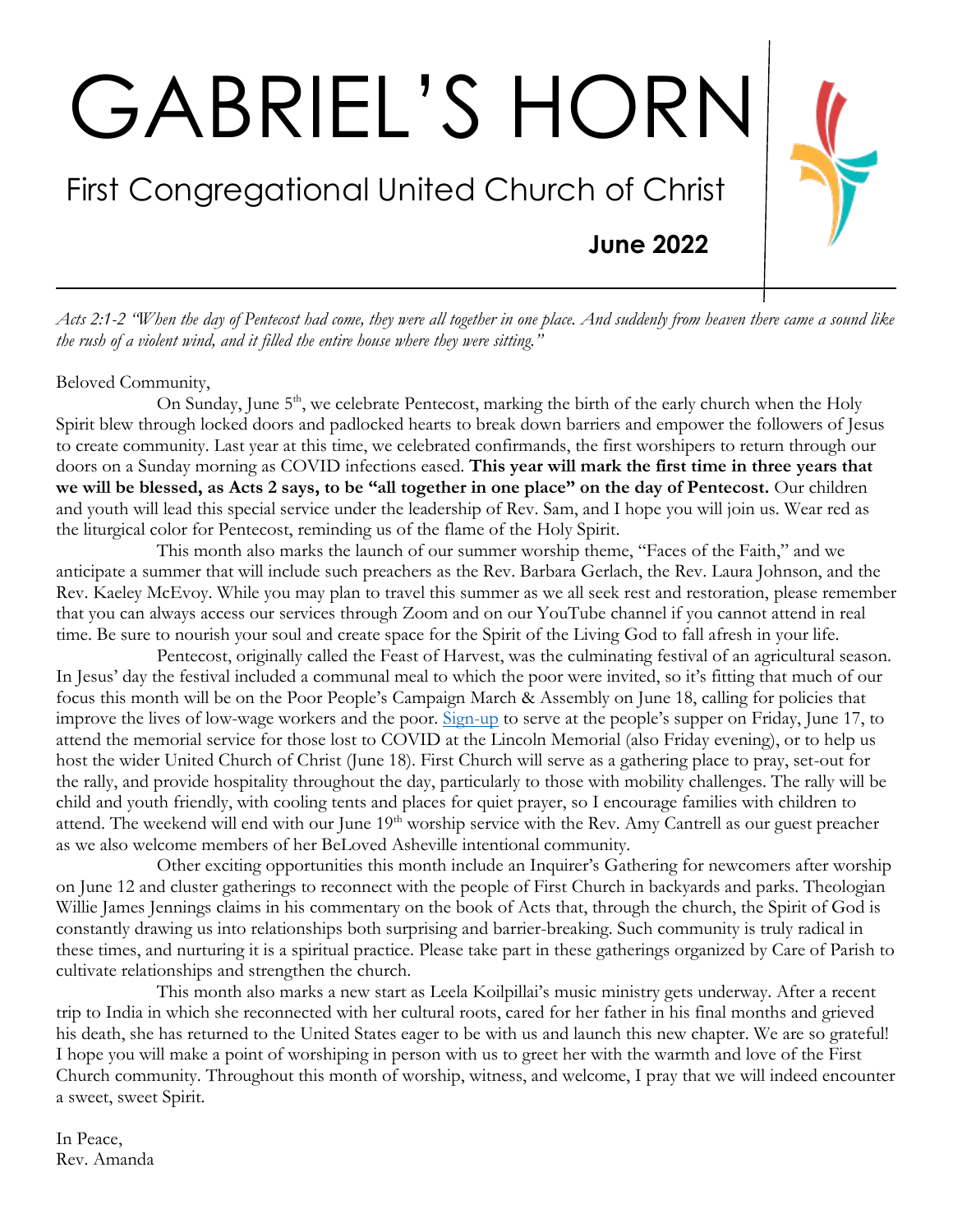

crystalline."

#### **Welcome our New Director of Music Ministry: Leela Koilpillai**

Leela Koilpillai came to the United States at the age of six, eventually returning to study medicine in Pune, India. While in college she was offered an opportunity to lead a girls' choir and loved it so much it switched to a music major. She holds degrees in piano and vocal performance and has studied choral conducting under Robert Shaw, Helmut Rilling and Don Neuen. She has sung with the Washington Opera, and performed extensively in the Washington, D.C. area. Her soprano voice was favorably reviewed by the Washington Post as "… beautifully

Leela has taught and conducted every age group and level of experience, from Kindergarten to Elderhostel. Her high school choirs (Fairfax County, VA) have sung at the White House, Kennedy Center and St. Patrick's Cathedral in NYC. She is skillful as at developing, motivating, and inspiring musical groups. She formed and directed a chamber vocal ensemble in Portland, Maine, "Northern Lights," which focused on contemporary choral repertoire with an emphasis on Scandinavian and Russian music.

Leela's organ teachers include Ray Cornils and David Maxwell. In the summer of 2016 she had the honor to be one of the organists in the Kotzschmar (which boasts 102 ranks, 6,862 pipes in eight divisions) Organ Day festival. She has taken organ coaching with Ray Cornils and David Maxwell (State Street Church, Portland, ME).

In Maine, Leela taught at Waynflete School, coached musicals at Greeley HS, in Cumberland, led the "Rocka' My Soul" gospel ensemble in S. Berwick while maintaining a private piano and vocal studio. She has led tours in the Eastern U.S and Europe. She loves to cook, draw, paint and write in her spare time.

### **World Commission Commission Commission Commission Commission Commission Commission Council Capsule**

#### COUNCIL CAPSULE: MAY 10, 2022

May 10 is Amanda's birthday, so Susan asked all of us to think of one word that would describe Amanda and what she means to us. Many good words were showered upon her. Council was also excited to have Lindsay join the meeting by zoom from Liberia. Rev. Amanda opened the meeting with a poem and proceeded to her report. She reminded Commission reps that the deadline for Gabriel's Horn is May 20. After a two year Covid delay, Anthony Leonard's baptism will be on Sunday, May 22. The church is gearing up for the Poor People's Campaign on June 18 and encourages everyone to register for it and the People's dinner on June17. First Church will serve as a launch pad for June 18 and perhaps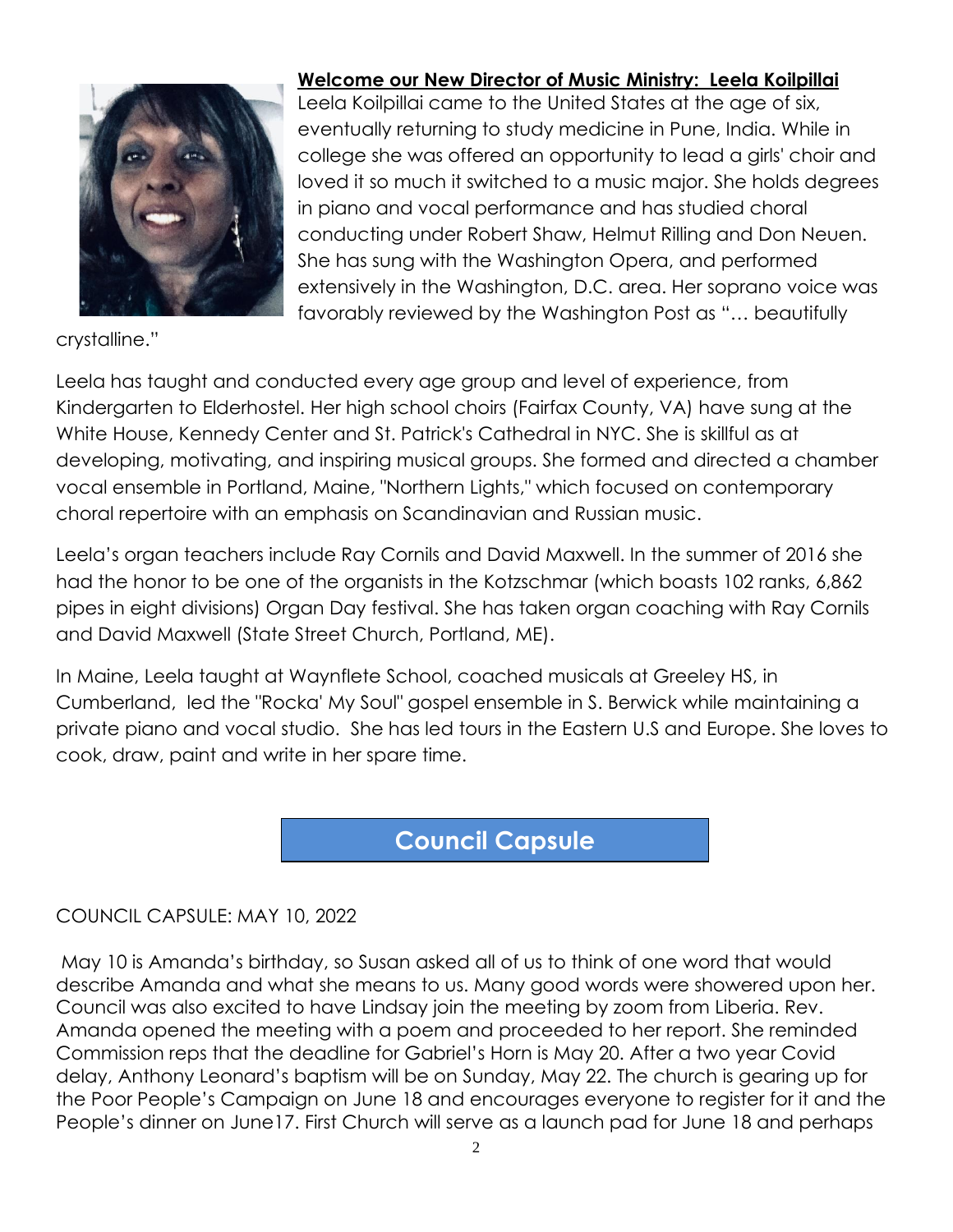stream the rally/march from the Church. Amanda expressed some concern that our walk-in numbers are down considerably and invited everyone to brainstorm what we can do throughout the church to reach out to friends, neighbors and strangers to come visit with us. We know we need to grow and find ways to gently invite people we know are struggling. Personal follow up is always needed. There will be an inquirers gathering in June. Sam reported on getting the CE suite cleaned up and ready for the return of younger Sunday school participants. The youth group had a great experience at Christ Church by meeting the residents and helping to weed the property. It was a real embodiment of faith in service for them. Lucille commented on the big fluctuations in the markets and reported that the finance committee will meet to see if there are any adjustments that need to be made in our investments. Generally speaking the investment strategy is very well balanced. Susan asked that the Commissions provide her information about what they have done and still need to do in regard to the Racial Justice Audit by May 15. The Spring meeting will be on Sunday, May 22, after the service and each Commission will speak. The nominations committee is considering how it needs to restructure its process to be able to earlier identify and recruit more people to participate in leadership roles in the church. Questions arose as to whether the Council needs to create a safe church policy in regards to micro aggressions. The Anti-Racism Committee is interviewing two groups which may be able to serve the long term training needs of the Church for: Council, staff, Commissions, teachers, members. The next Council Meeting is on June 14, 2022 at 6:30 pm.

Diane Brenneman

**Care of Parish**



Everyone is missing coffee hour, so we are going to restart it with a caveat and an assist from the Care of the Parish Commission.

The caveat is that there will be less food and it will be restricted to the types of items at Amanda's installation: clementines and bananas that come in their own wrappers that we can individually remove before we eat them, and wrapped snacks. Baked goods and other delights will need to wait until there are fewer viruses running around.

The assist is that Care of the Parish can reimburse people for what they spend, although we would prefer that you don't get your items from a French restaurant or Ye Olde Expensive Tea House. Costco or Giant sound fine! No one should have to host coffee hour more than twice a year.

[Click](https://www.signupgenius.com/go/9040944a4ac2eabfc1-first) here to sign-up starting May 29. Given the reduced size of coffee hour, we are asking for two hosts per session. After sign-ups if there are gaps, Care of the Parish is planning to assign people to coffee hour as we did pre-Covid, with the option of saying that you don't want to be called on for whatever reason you choose. If you want to be taken off the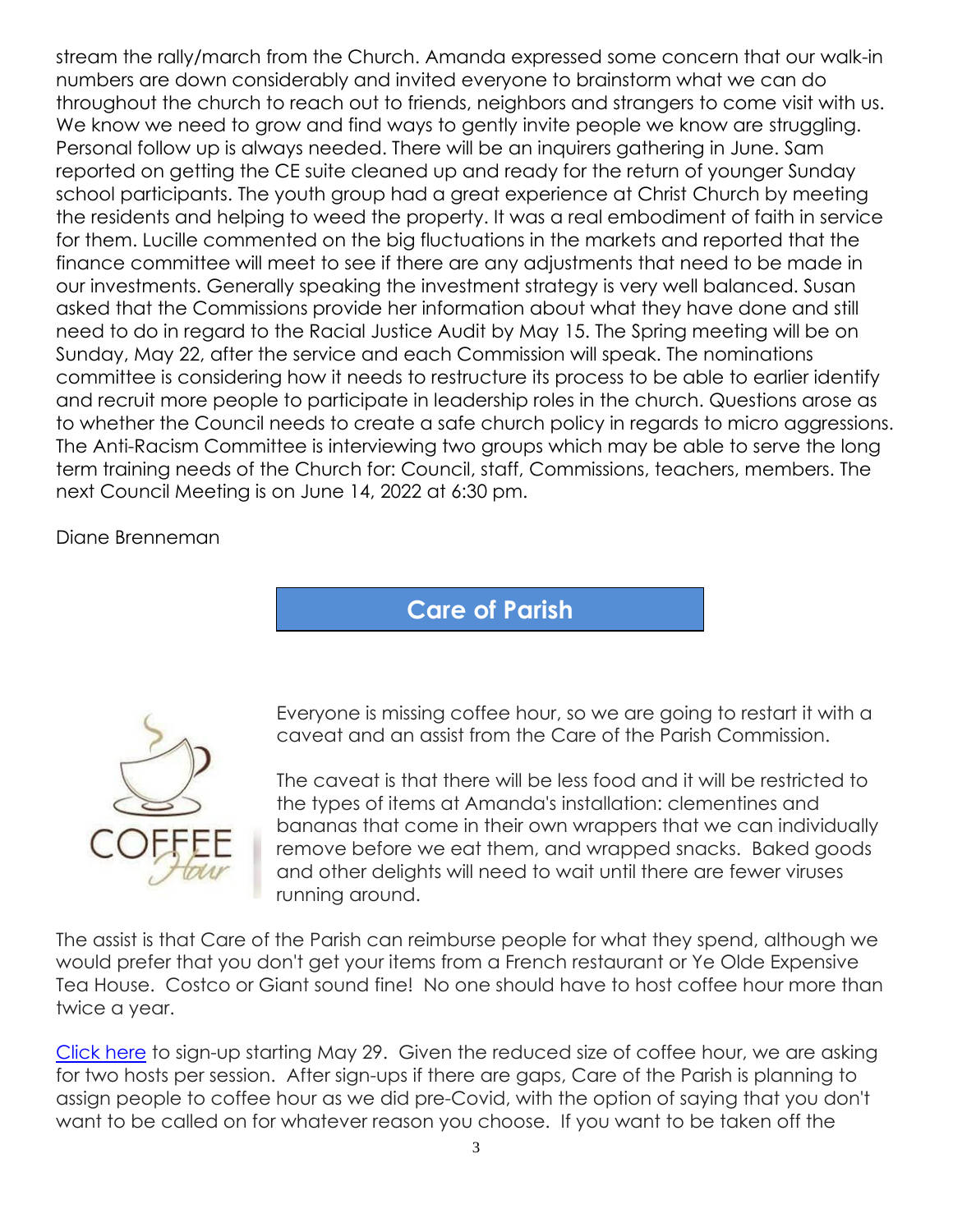hosting list, contact the Care of the Parish Commission and we'll remove your name for as long as you want.

Care of the Parish

#### **June Cluster Gatherings: All are Invited!**

With thanks to our hosts, Care of Parish is organizing three outdoor cluster gatherings in different locations for the middle two weeks of June. There is no specific theme related to these gatherings, we are planning time to get together outside of church before the summer - activities may vary by location, but may include things like outside games, snacks, and of course fellowship. Kids are welcome at each of these gatherings. Please sign up in the appropriate location if you are planning to attend; we have capacity beyond 15 at Garfield Park but still would like to know who is coming.

VA: Saturday, June 11 at 10:00am (Tanaka-Dodge family hosting); [Click here](https://www.signupgenius.com/go/9040944a4ac2eabfc1-vacluster) to sign up NW DC: Monday, June 13 at 7:00pm (Barbara Gerlach hosting); [Click here](https://www.signupgenius.com/go/9040944a4ac2eabfc1-mdcluster) to sign up SE DC: Saturday, June 18 at 4:00pm (Garfield Park); [Click here](https://www.signupgenius.com/go/9040944a4ac2eabfc1-dccluster) to sign up Questions? Contact Mark Jensen, chair of Care of Parish

## **Social Action & Awareness**

**Commission**



#### **Second Sunday Special Offering: Sasha Bruce Youthworks**

June's Second Sunday offering will support the work of Sasha Bruce Youthworks, an organization that provides shelter and services to DC's homeless youth. Founded in 1974, Sasha Bruce has expanded to become one of Washington's largest youth providers, with drop-in centers, street outreach programs, shelters and residential housing, along with various educational and development programs. Many of us at First Church have found meaning in volunteering with the Drop-In Center, serving meals and building relationships with these underserved individuals. The pandemic of the past two years has created unique challenges

for Sasha Bruce and the youth it serves. This month's offering is sure to be put to good use.



#### **Poor People's Campaign March on Washington**

This month's second Sunday special offering, received on May 8, will support the Poor People's Campaign March on Washington, scheduled for June 18. As people from all over the nation prepare to descend on Washington, DC for a generationally transformative and disruptive gathering of poor and low-wealth people, faith communities, state

leaders, moral allies, and unions, your support will help the PPC assist with the costs of transportation, lodging, and food. This mass march aims to shift the moral narrative, build power, and make real policies that fully address poverty. On Friday, June 17th, the PPC will host a community dinner for 1,000 poor and low-wealth people in Freedom Plaza from 5:00 - 7:00 PM, followed by a 7:30 PM memorial service at the reflection pool near the Lincoln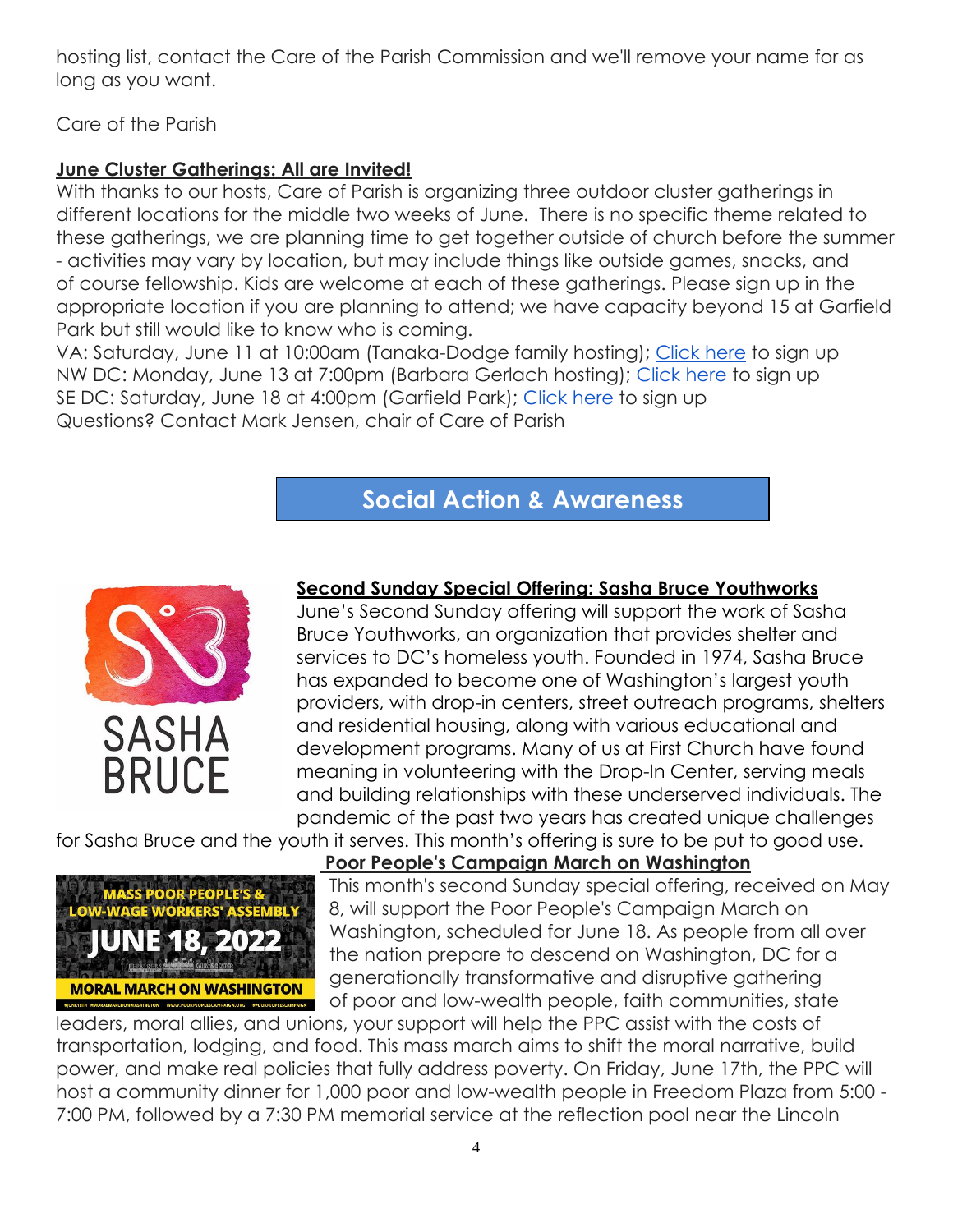Memorial to remember all who died due to COVID-19. Rev. Amanda is serving on the Host Committee for these events, and First Church will serve as a place of hospitality and launching space for UCC leaders and members prior to the march on June 18. [Click here](https://actionnetwork.org/forms/june-2022-mass-poor-peoples-assembly-and-moral-march-on-washington?source=facebook&&fbclid=IwAR2Xck5VCv4ywobnPV4DhB10f5r3vG7KF5BPzm9j98OVrYFgZvPL1ARUamU) to register to march with us on June 18. Wish to give of your time and talents? Stay tuned for opportunities to greet marchers, provide hospitality, serve at the community dinner in Freedom Plaza, and more.

## **Worship Commission**

#### **Summer Worship Theme: Faces of our Faith**

Beginning June 12, join us for worship as we engage the theme "Faces of our Faith," digging deep into bold and often untold stories of the Bible. As we journey with these biblical characters while also exploring those spiritual ancestors who have shaped our faith, we will enter their stories with curiosity and an openness to the wisdom we can glean for these times. We pray this summer theme will remind us that we all play a role in shaping God's story of redemption and grace.



#### **Sign-up to Serve as Scripture Reader or Liturgist this Summer**

[Click here](https://docs.google.com/document/d/15WZlGyOLNMcFdw6Rbbjl8zE6pCdifoadKrGUOeS6kTM/edit?usp=sharing) to sign up to serve as a scripture reader or liturgist in worship this summer. We welcome members and friends, local and far flung, adults, youth and children to participate. Your voice helps make us who we are, so please take a moment to sign up. Our worship is enriched by your active participation. Please note that if you are signing up to read by Zoom, you need to sign up for the dates indicated on the sign-up sheet as we will not have a Zoom Moderator every week.





#### **Hybrid Worship Update: Seeking Volunteers**

Following thoughtful conversation with our Zoom Moderator team, Council, and Worship Commission, beginning in June we will move pre-recorded content and remote worship leadership (such as scripture readers or liturgists) to the first two Sundays of the month. For the remaining 2-3 Sundays, our service will still be accessible by Zoom, and we are seeking Zoom Coordinators to open the Zoom meeting and monitor it. Please note that most people who use Zoom fluently can serve in this capacity, and our Zoom Coordinator can volunteer either from the sound booth (in the sanctuary) or from the comfort of their home. This allows our Zoom

Moderators (who are responsible for sound checks, pre-recorded content, and spotlighting

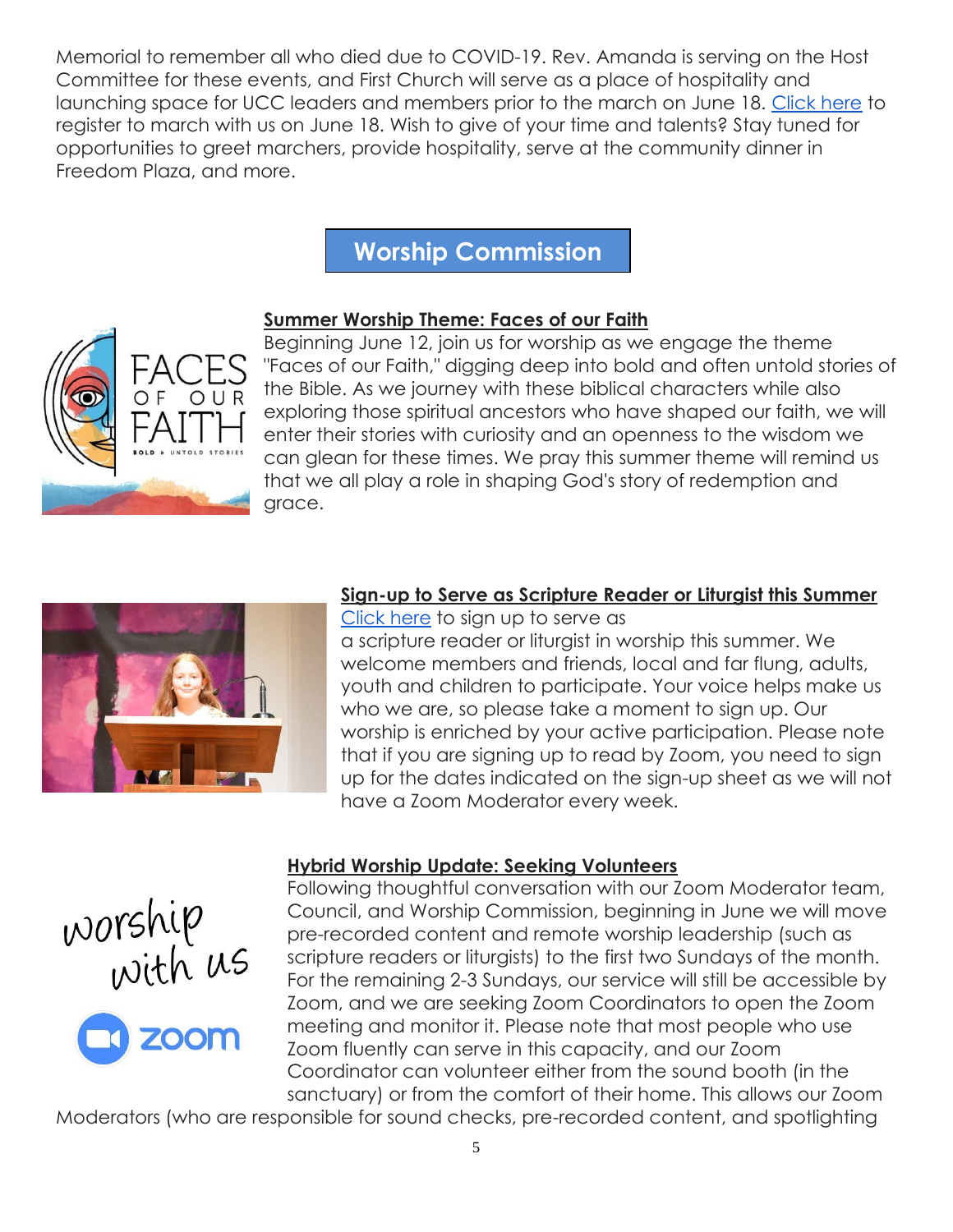Zoom worship leaders) can volunteer at a more sustainable pace while still maintaining our commitment to hybrid worship and the Zoom platform. If you would like to volunteer to serve as a Zoom Coordinator, please email Rev. Amanda who will share the schedule for sign-ups and connect you to a basic how-to.

## **Outreach and Membership**

**Commission**



#### **Inquirers' Gathering: June 12**

Save the date of June 12, following worship, to join Rev. Amanda, Rev. Sam, Moderator Susan Anderson, members of our Outreach & Membership Commission, and newcomers for our summer Inquirer's Gathering. This will be a time of getting to know one another, sharing stories, exploring the history of First Church and the UCC, and answering any questions about membership. All newcomers are welcome to attend! This hybrid gathering

will happen following worship both in-person (in the chapel on the 2nd floor) and on the worship Zoom call. If you plan to attend, please email Rev. Amanda at [ahendlervoss@gmail.com;](mailto:ahendlervoss@gmail.com) however, you do not have to RSVP to attend.



#### **BE PART OF OUR EXTRAVAGANT WELCOME – SIGN UP TO BE AN USHER**

Whether it's welcoming members back to in-person worship or greeting strangers when they wander in wondering just what goes on in here at 10<sup>th</sup> and G, you can be on the front lines on Sunday mornings. You don't have to have any experience: Veterans or new recruits: It doesn't matter. We need two to three usher/greeters each Sunday. If interested, please sign up using this link:

<https://www.signupgenius.com/go/10C0A4FAAA72AA1FF2-first1>

#### **Finance**

Treasurer's Report

Lucille Dickinson

For my monthly report on financial aspects of the church, this month I want to highlight how the church is building up a reserve to make planned capital replacements.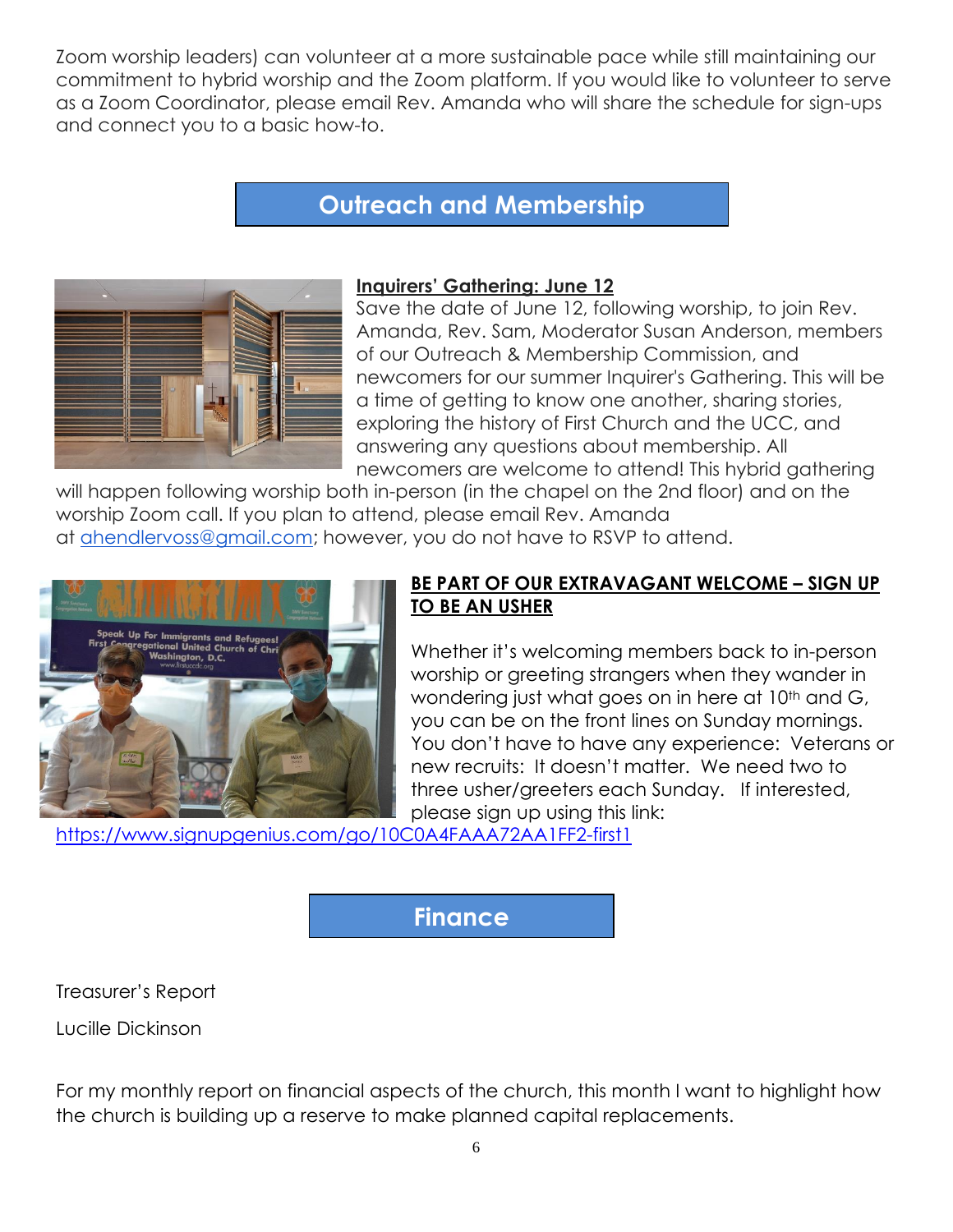#### **To recap the big picture of the church's 2022 budget, the total budget approved by the congregation is \$787,000.**

- On the income side, offerings (pledged, unpledged, Second Sunday) support 42%, building use income supports 26%, and transfers from the endowment fund support 22%. The budget approved in January projects that 10% will be covered by bequests received since late 2019 which were not placed in the endowment fund and, therefore, have very fortunately been available to support the church during the pandemic and its effects on income.
- On the expenditure side, \$403,400 is budgeted for staff, \$82,500 for major repairs and **planned capital replacements**, and \$179,200 for facilities (but note that building income of \$205,800 offsets much of the major repairs and facilities spending). The remaining \$122,600 is allocated to benevolences, mission, and parish programs.

The church and the office building owner are contractually obligated to each other to maintain our respective spaces. When the church occupied the building in January 2012, the property manager (Lincoln Property Co.) prepared **an estimate for what the church would need over 50 years to plan responsibly, replace major capital systems on a regular schedule**, and – in the process -- meet this obligation. That 2012 estimate covered all parts of the HVAC system, the elevator, and the costs of the façade and garage that the church shares with the office building owner. The estimate projected future replacement costs and set out a replacement schedule to replace the major capital systems before they broke down. The estimate provided the total that would be need at five-year intervals starting in year 15 (or 2027).

To be able to afford the needed replacement costs at the five-year intervals over the 50 year period without unduly burdening the budget in any one year, **the estimate helped us calculate what the church would need to budget each year so that, together with the annual earnings on the reserve (it is invested along with the endowment), we would be able to fully pay for the planned replacements.** We have calculated that transferring roughly \$40,000 a year from the annual budget to the reserve would, in combination with a 5% average rate of return over the 50 years, would enable the church to afford the future replacement costs during that period – almost \$4 million, according to the 2012 estimate.

In the 10-year period from 2012 through 2021 the church budgeted \$377,000 for the reserve. As of December 31, 2021, because of the rates of return on investments in those years, the reserve held \$563,000, more than the target for the end of 2021 in the original 2012 estimate. The 2022 budget includes \$42,500 for this reserve in 2022, which will be transferred later this year. The Facilities Commission is working on updating the now-10-year-old estimate of the replacement costs over the 50-year period, to confirm or adjust the total and schedule of future replacement costs and the amount the church needs to transfer to the reserve each year.

The Finance Commission and I seek broad involvement, transparency, and checks and balances in stewarding your money. Please let me know if you have any questions, [lucilledickinson@aol.com.](mailto:lucilledickinson@aol.com)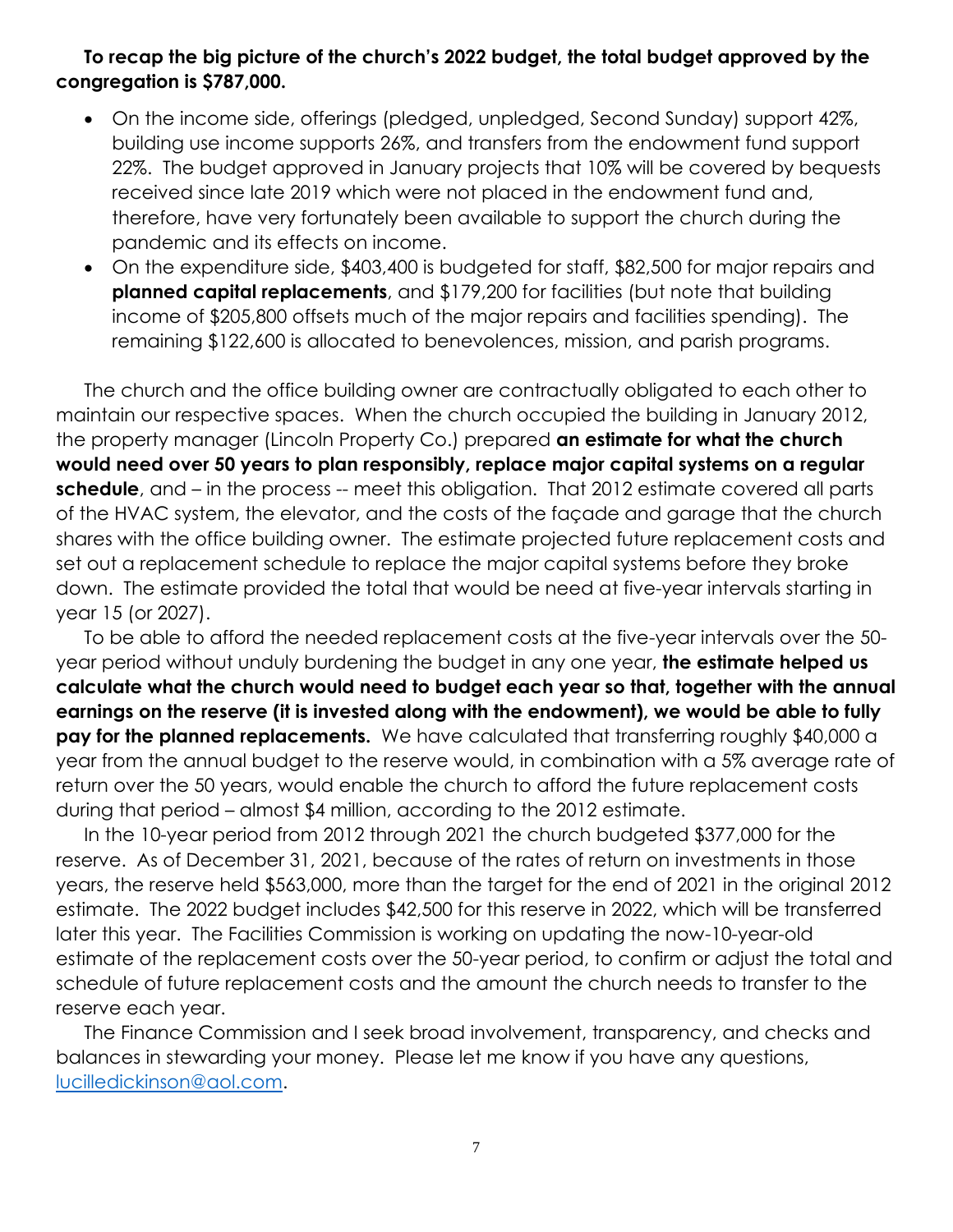#### **June 2022**

**Wednesday, June 1 Saturday, June 18** 12:15 pm Break Away Meditation 8:00 am Poor People's March

**Friday, June 3 Sunday, June 19** 2:00 pm Choir Rehearsal 9:30 am Bible Workbench

**Sunday, June 5** 10:30 am Worship 9:30 am Bible Workbench 11:30 am Coffee hour 10:30 am Worship 11:30 am Coffee hour **Tuesday, June 21**

1:00 pm Staff Meeting 5:00 pm Drop-In Center **Wednesday, June 22**

**Wednesday, June 8** 12:15 pm Break Away Meditation

**Friday, June 10** 2:00 pm Choir Rehearsal **Sunday, June 26**

#### **Sunday, June 12 Sunday, June 12 9:30 am** Choir Rehearsal

9:30 am Bible Workbench 10:30 am Worship 9:30 am Choir Rehearsal 11:30 am Coffee hour 10:30 am Worship 11:30 am Coffee hour **Tuesday, June 28**

1:00 pm Staff Meeting 5:00 pm Drop-In Center

12:15 pm Break Away Meditation

9:30 am Choir Rehearsal

 1:00 pm Staff Meeting **Tueday, June 7** 5:00 pm Drop-In Center

12:15 pm Break Away Meditation

9:30 am Bible Workbench

 1:00 pm Staff Meeting **Tueday, June 14 Tueday, June 14 Tueday, June 14 5:00 pm** Drop-In Center

**Wednesday, June 29**

**Wednesday, June 15** 12:15 pm Break Away Meditation